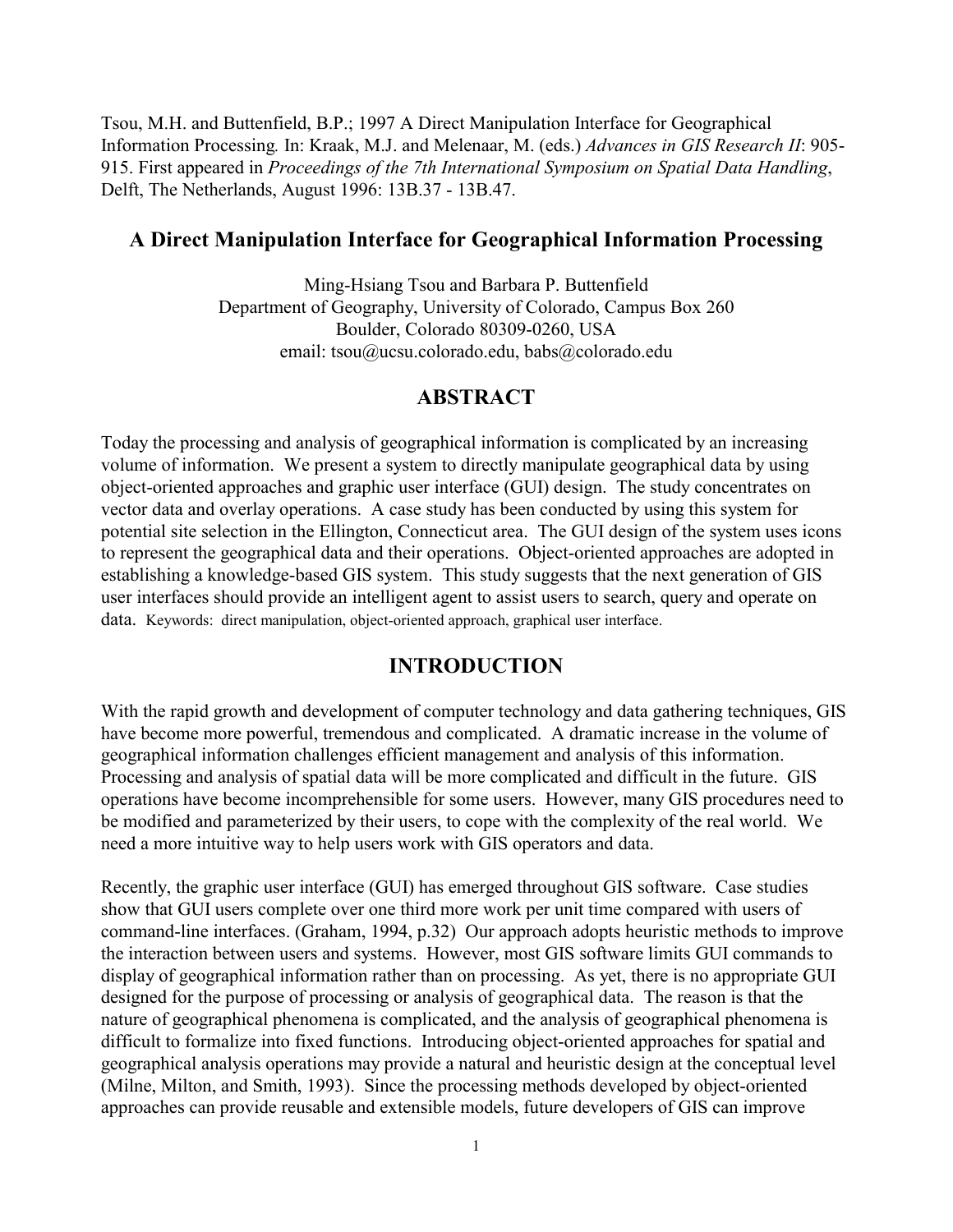models developed previously by other geographers or scientists. Thus, the processing of geographical information will be more sophisticated and powerful.

Object-oriented concepts originate from object-oriented languages. The original object language was "Simula" developed in Norway in the 1960s (Taylor, 1992). The language was designed to simulate real world interactions and resolve complex problems. Object-oriented methods have been applied in a variety of fields such as business modeling, for example to establish the structure of an organization and the information flows within (Graham, 1994, p.318). In an object-oriented approach, data and operations are combined. Damage of important data due to unintentional changes by programming mistakes can be avoided. Spatial data need frequent updates and transformation to many different formats. One might say they need to be protected from external intrusion. Another advantage of an object-oriented approach is the reuse of object components. Object-oriented methods encourage people to retain established application models and improve upon them. Thus, geographical knowledge can be accumulated and multiplied.

Early studies of object-oriented methods in GIS applied object-oriented programming to specific applications, such as "object-oriented locational analysis" (Armstrong, 1989). Many geographers advocated the use of object-oriented approaches for spatial data management (Egenhofer and Frank, 1988) and data modeling (Worboys *et al* 1990). In cartographic research, object orientation has been applied to automate "... knowledge-based symbol selection ... for the visualization of univariate spatial statistical information." (Zhan and Buttenfield, 1995, p.293)

This project adopts a direct manipulation approach to implement iconic processing and analysis. We apply object-orientation to represent spatial data and GIS operations. According to past experience, we limit the project scope for the successful development of a knowledge-based system (Zhan and Buttenfield, 1995). This research uses a small testbed located in Ellington, Connecticut, and provided with ARC/INFO. We limit the scope of GIS operations to vector data and overlay analysis. This system has been implemented for a case study to locate a residential site. Although the object-oriented geographical processing is not comprehensive in this case study, the complete definition of various spatial relations and GIS operations is the long-term goal.

# **SYSTEM DESIGN AND IMPLEMENTATION**

### *Vector Data Object*

In order to transform geographical data to objects, we need to analyze their data structures. Every geographical data object has a specific geometric type such as polygon, line or point and a specific identifying name. For example, public wells are an instance of the "point data" class. Roads are an instance of the "line data" class. And landuse is an instance of the "polygon data" class. In addition, the complete object also needs geometric and attribute information. Data objects will be represented as icons indicating their data type (Figure 1).

The class of "vector objects" is defined as the composite of type, name, geometric data, attribute data and available operations. There are three subclasses of "vector objects" -- "point objects", "line objects", and "polygon objects". These subclasses inherit a data structure from their superclass "vector objects" and add new operations. The differences are illustrated in the boxes labeled "type"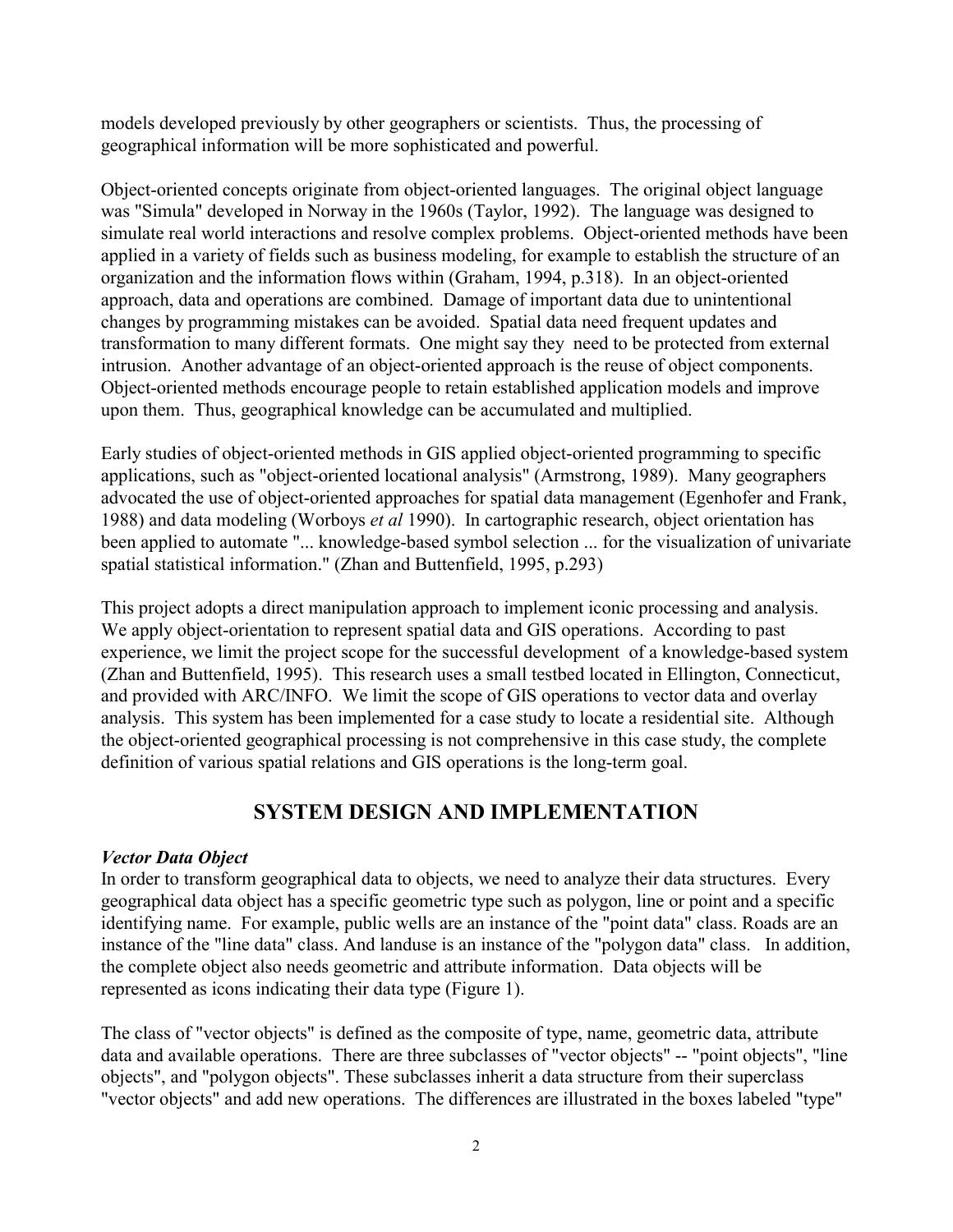and "available operations". Different types of data require different operations. For example, a "line object" may have a specific "networking analysis" function in its available operations which "point object" and "polygon object" do not have. The advantage of the definition is to generalize the set of all possible GIS functions from hundreds of commands into organized sets of functions appropriate to particular types of data. Object encapsulation allows us to focus on the specific GIS operations associated with a specific type of data without concern for other non-relevant operations. Each data object will have an associated icon to distinguish it in the interface.



**Figure 1. Vector Data Objects**

## *Overlay Operation Objects*

It is possible to represent operations as objects. To convert a GIS operation to an object format is more difficult than a data-to-object conversion because an operation is not an item in the same sense as a data item. Operations are composed of algorithms and procedures. In this research, every overlay operation will be represented as an object which consists of specific algorithms, procedures,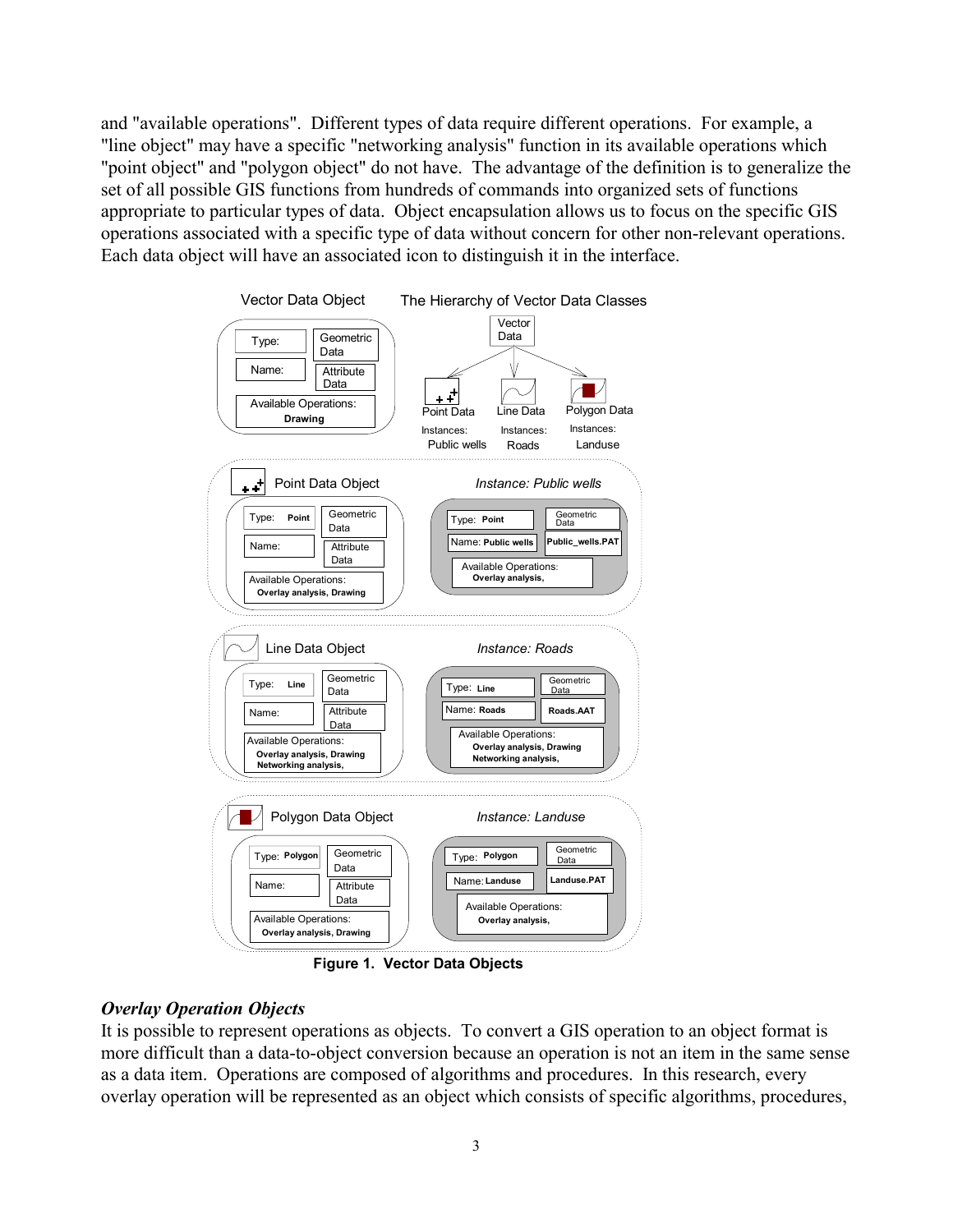and associated operation parameters. The elements of an operation object include a function name, the algorithm code and parameters. The object data structure will be filled at execution time by pointers to input and output data objects. Eight operations will be included in this case study. Each has an icon whose image indicates graphically the meaning of the operation. The operations are executed by direct manipulation, by selecting the icon identifying the object.



**Figure 2. Overlay Operation Objects**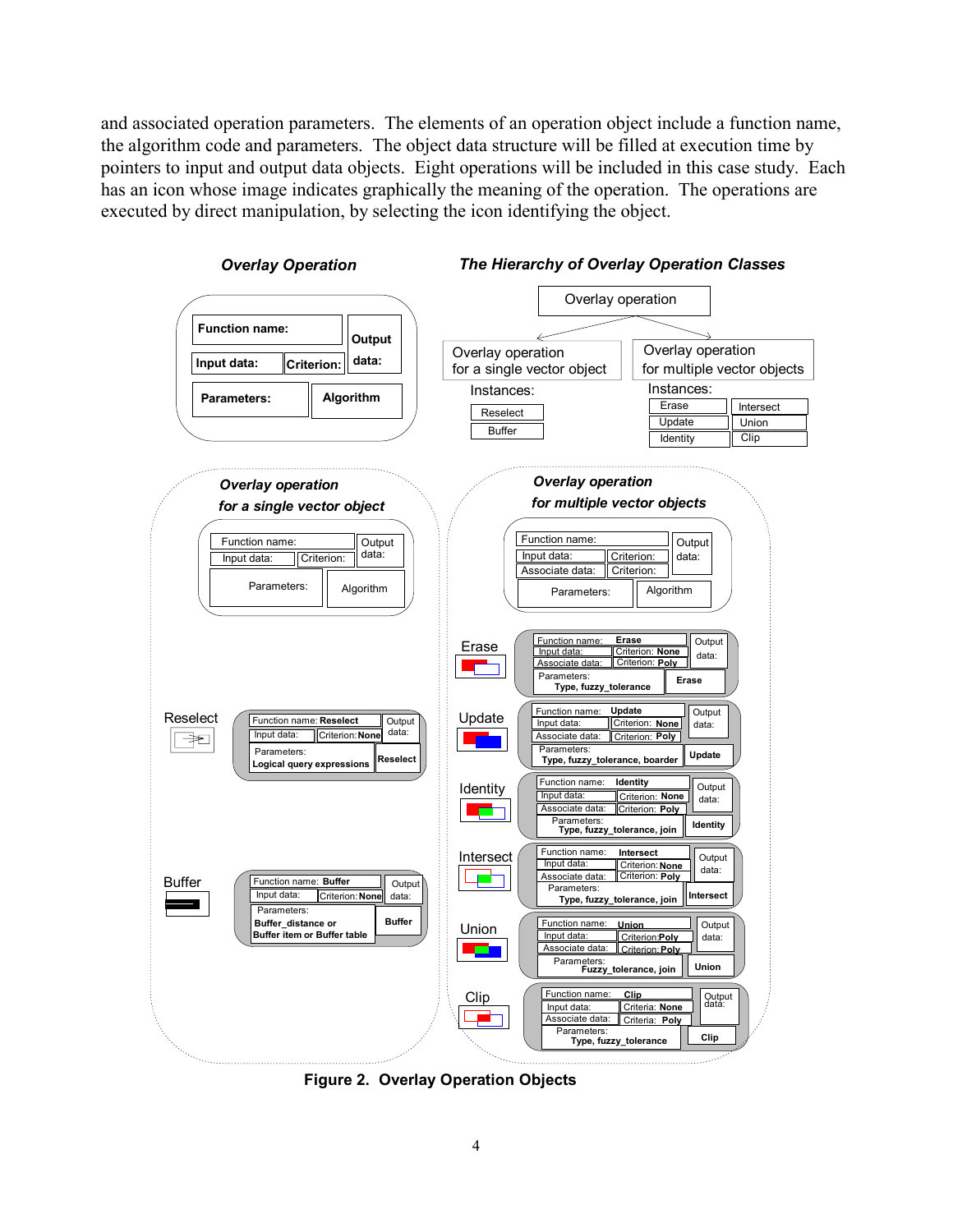In Figure 2 "overlay operations" form a class defined as the composite of "function name", "algorithm", "input data and criteria", "output data", and "parameters". Overlay operations" can be divided into two subclasses, "overlay operations for a single vector object" and "overlay operations for multiple vector objects". "Reselect" and "buffer" operations are instances of the first class as these operations are performed on a single data object. The second subclass adds "associate data" into its data structure because this class needs to process two data objects at the same time. Its instances include "erase", "update", "identity", "intersect", "union" and "clip" operations. This Figure also illustrates the hierarchy of object operations on single and multiple vector objects.

### *The Display of Data Flow*

Major data processing procedures include data input, processing and output. In the interface, icons representing data and operations link between icons represent the data flow (Figure 3). Notice that the geometry contained in the data object (point, line or area) is integrated into the icon image, just as operations icons show simplified representations of the type of encapsulated overlay operator. Two types of data flow identify operators with single and multiple data inputs (data entry paths). Direct manipulation allows users to select data and perform operations by combining data icons with icons of operation objects. Arrows indicate the flow of data from one object to another. Since objects represent both files and operations, the data flow paths indicate data input from a file, processing by a particular operation, and output to another file. Data objects are encapsulated with specific operations, and the interface 'assists' the user by avoiding unlisted (inappropriate) operations. Visualizing the data flow can help users systematically organize their data and develop efficient data flows during a GIS analysis.



**Figure 3. Data Flow Examples**

## *Graphic User Interface Design*

The direct manipulation design provides an efficient interface for user-system communication. The icons in this system must be simple, easy to operate and to recognize. Following established principles, the GUI includes a control panel and a display window. A GUI control panel has been designed by using the "form menu" provided in ARC/INFO's AML library (Figure 4).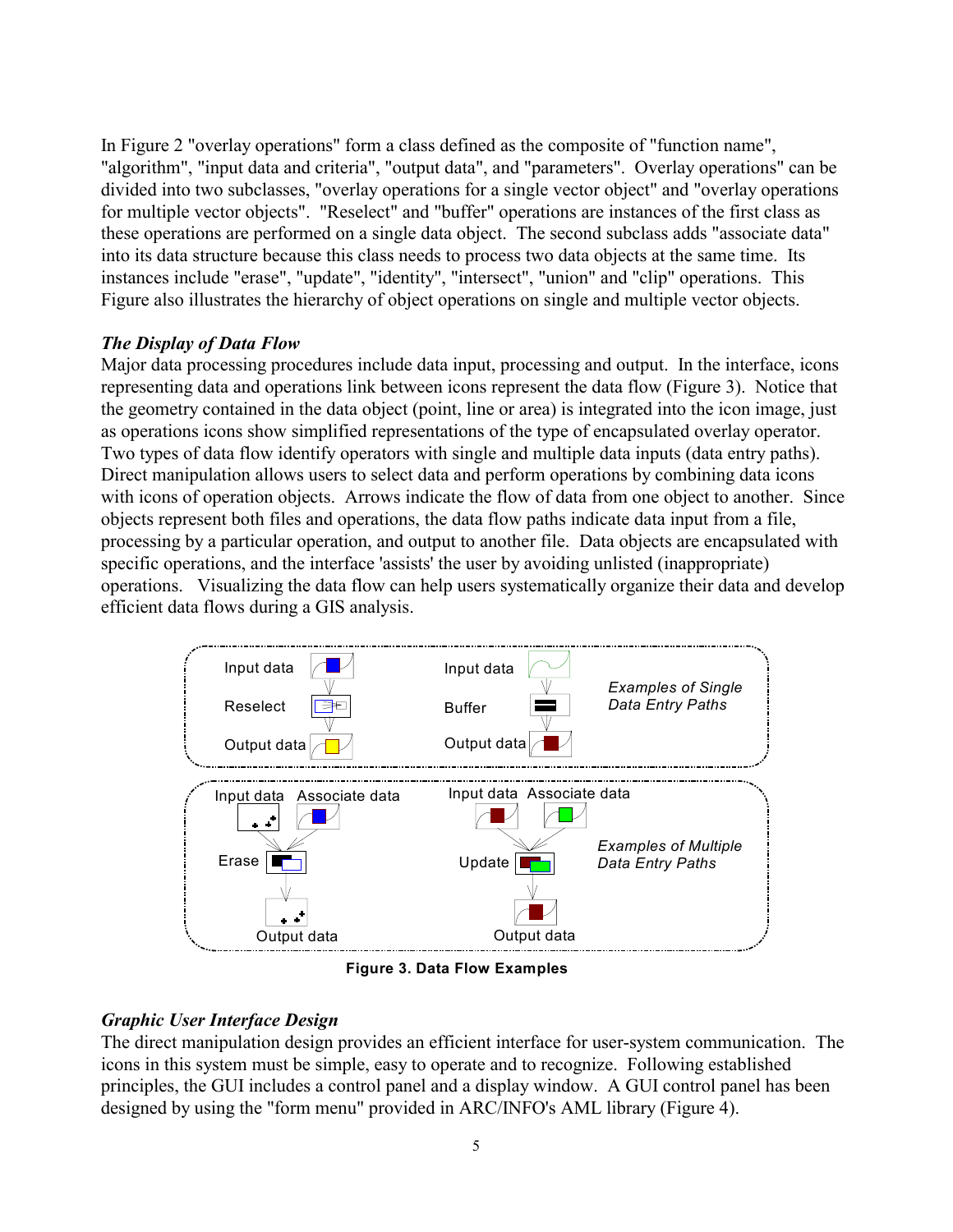Control panel functions must meet the requirements of system flow control. These functions include selecting and deselecting data objects and submitting operation requests such as "overlay" or "drawing". A data import function lists the available data objects (files) following an external database directory path. If users select an item from the list (a data object), its data file will be automatically imported to the system and appear as an icon in the display window. Four buttons ("select data", "deselect data", "overlay", "drawing" and "data import list") are implemented in the interface. In addition, two system buttons are included, to "restart" and "exit".

The display window consists of a processing box, an operator's box and a map display box. The processing box displays the data flow described above, and provides a visualization of the GIS analysis. The operator's box displays the icons of overlay operations, highlighting those that are encapsulated in data objects whose icons are selected. To execute the overlay, users select an operator and associated parameters. Its icon appears in the processing box; the operation is launched.

The map display box displays the geographical contents of selected data objects (data files) when the "drawing" request is given. The map display of geographical data can help users see the data features in operation results. The display window uses an ARCPLOT canvas. Comprehensive graphic functions in ARCPLOT display icons for data objects, operations and the map features.



**Figure 4. The Deployment of the Graphic User Interface**

The deployment of the interface in Figure 4 illustrates how the control panel and display window appear in a typical situation. A user has selected four items from the data import list (four gray icons at the top of the display window). The user has clicked on the "select data" button in the control panel to select one of the four data object icons (gray-filled icon highlighted in black). The user clicked on the "overlay" button to select one of the related operators in the operator's box, and an operation icon appears in the display window (white-filled box highlighted in black). The operation generates a new data object whose icon appears in the processing box (just below the two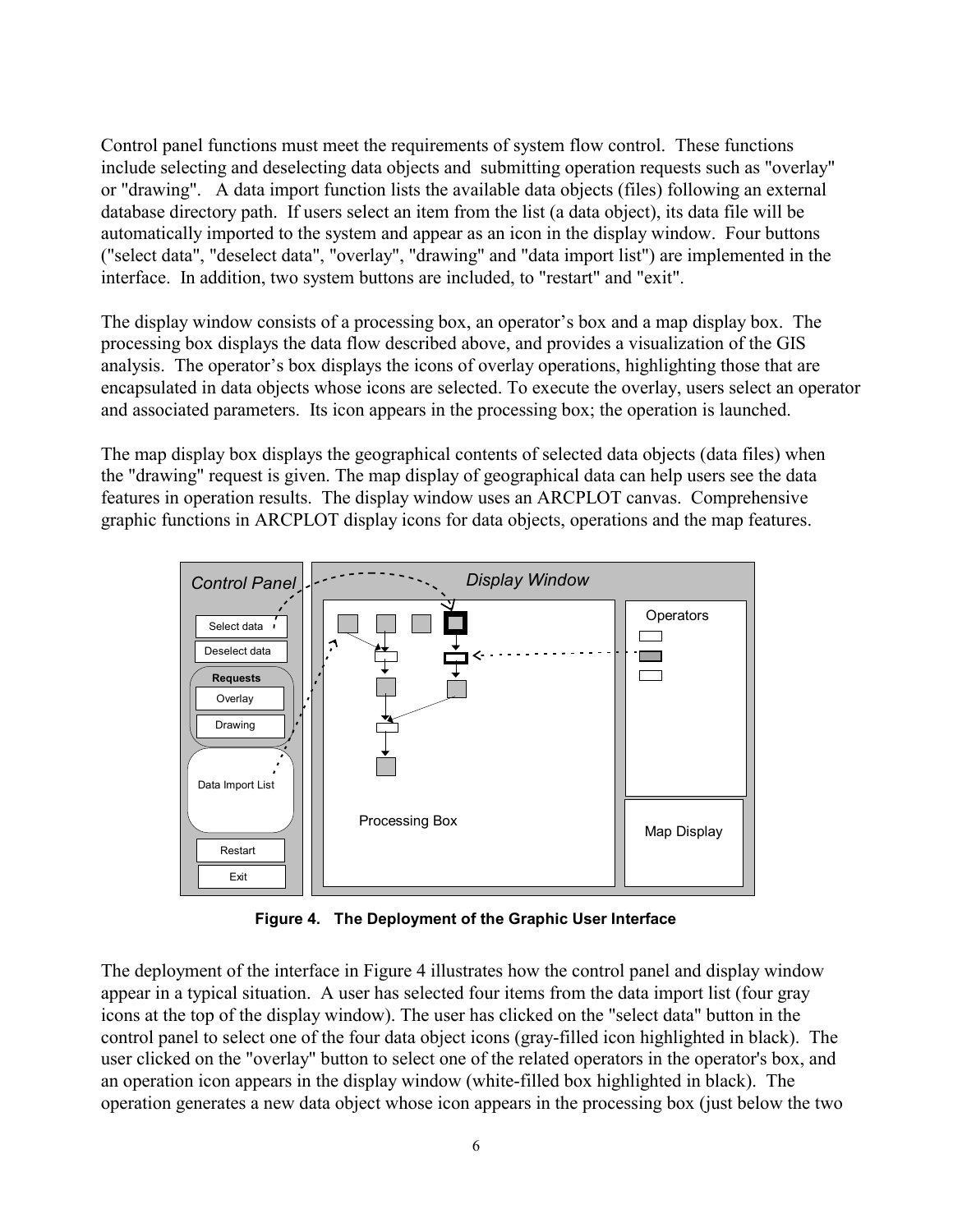highlighted icons). This is a single data entry operation. In a previous task, the user has performed a multiple data entry operation, shown by the cluster of icons on the left side of the display window. The control of the system relies almost totally on mouse-driven rather than keyboard input. Using the direct manipulation interface, users can learn and operate the system more easily.

# **A CASE STUDY**

The case study applies the direct manipulation interface to locate a potential housing site. The testbed is "Ellington area". The Ellington database has comprehensive vector geographical data. The criteria for "locating a potential housing site" are listed in Table 1.

### **Table 1. The Criteria for Locating a Potential Housing Site**

| 1. The site must be more than 100 meters away from wetland areas.           |
|-----------------------------------------------------------------------------|
| 2. The site must be more than 200 meters away from steel tower power lines. |
| 3. The site must be above the 500 year flood plain.                         |
| 4. The site must be within 200 meters of a major road.                      |
| 5. The slope of the site must be less than ten percent.                     |

6. The landuse of the site must be "residential urban area".

Because the potential site must be distant from any of the first three criteria, these three areas can be spatially identified by a "union" operation combining three different data files. The other criteria can be met by a series of "intersect" operations. After that, the areas combined from the "union" operation should be excluded from the areas defined by the "intersect" operation. The "erase" operation accomplishes this. Figure 5 presents the GIS procedure in this case study. Users can visualize the flow of data processing and identify the interaction of operations and data from their respective icons. In effect, the Figure illustrates the chronology of processing steps to create the final output file. It is a graphical depiction of lineage. To our knowledge, this is the first iconic representation of lineage whose icons are also direct manipulation tools embedding operators that perform the analysis. In theory, one should be able to exchange this illustration along with the object encapsulations to allow another user to replicate the overlay process identically, including not only the sequence of operators but the parameters associated with each operator as well.

# **DISCUSSION**

A comprehensive GIS software system usually includes hundreds of commands and functions. Users need to identify which commands are appropriate for their specific data and application. The interface proposed here uses direct manipulation to simplify operations, and provide a visual record of a complex GIS task. If users focus on a specific data object, the system can minimize hundreds of available commands to a smaller number of appropriate operations. In addition, the system can check the parameters of the relevant operations. Users can concentrate on their data and application instead of getting sidetracked in finding the right commands.

The interface developed in this research uses object-oriented approaches to formalize the logical expression: *[Select data objects] ---> [Display the available operations] ---> [Select the*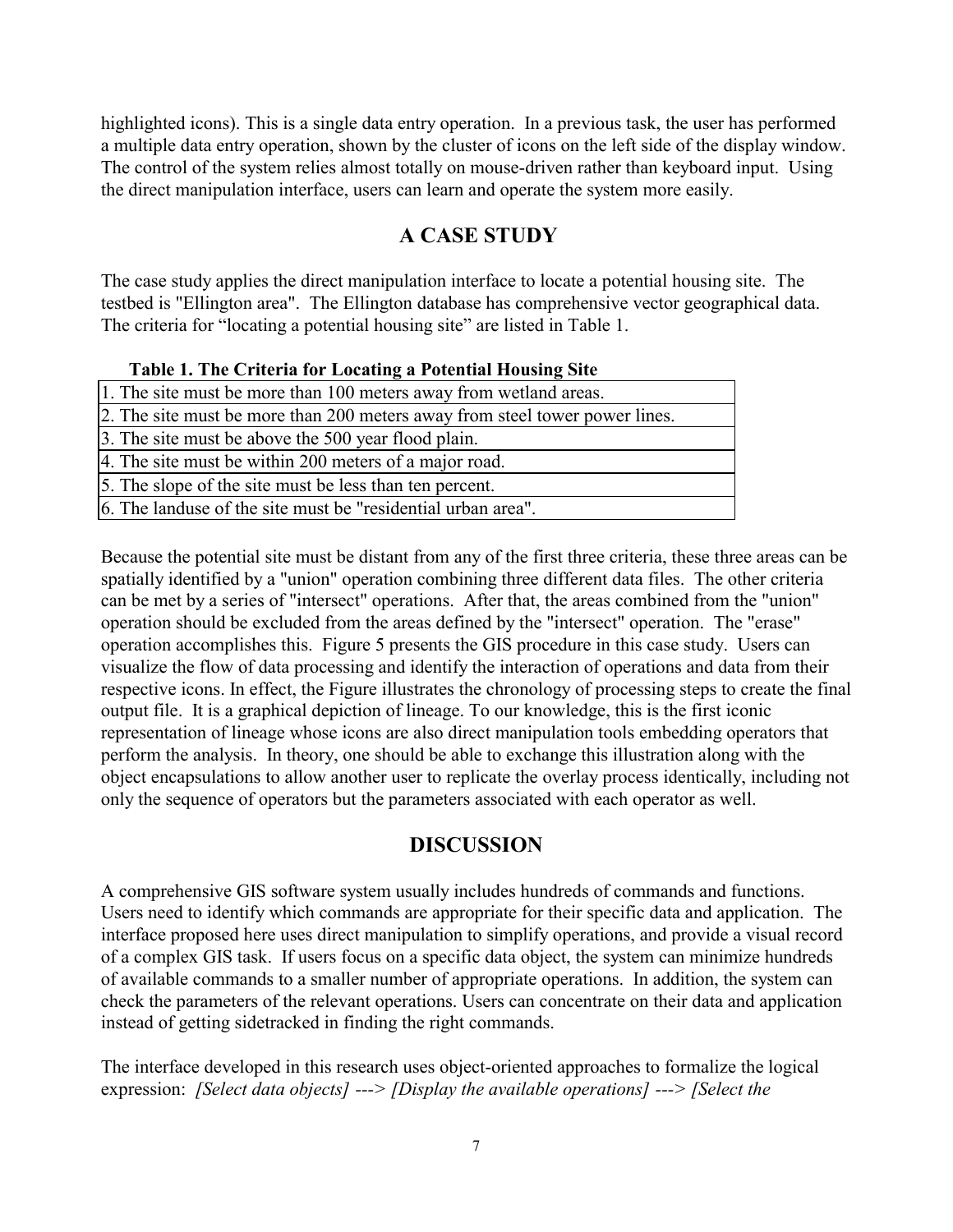*operation] -->[ Execute the operation].* The iconic approach is more logical than a command-line interface because people can visualize the geographical phenomena "first" and then consider appropriate operations. Therefore, users can execute GIS operations more naturally and intuitively.



**Figure 5. Data Flow of the Case**

It is hoped that iconic direct manipulation interface design will improve data sharing and communication among geographic researchers and scientists. By saving an image of the icons after a GIS task is complete, researchers can share their models or procedures with other people easily. Exchange of an iconic representation of the model or procedure should not require transfer of source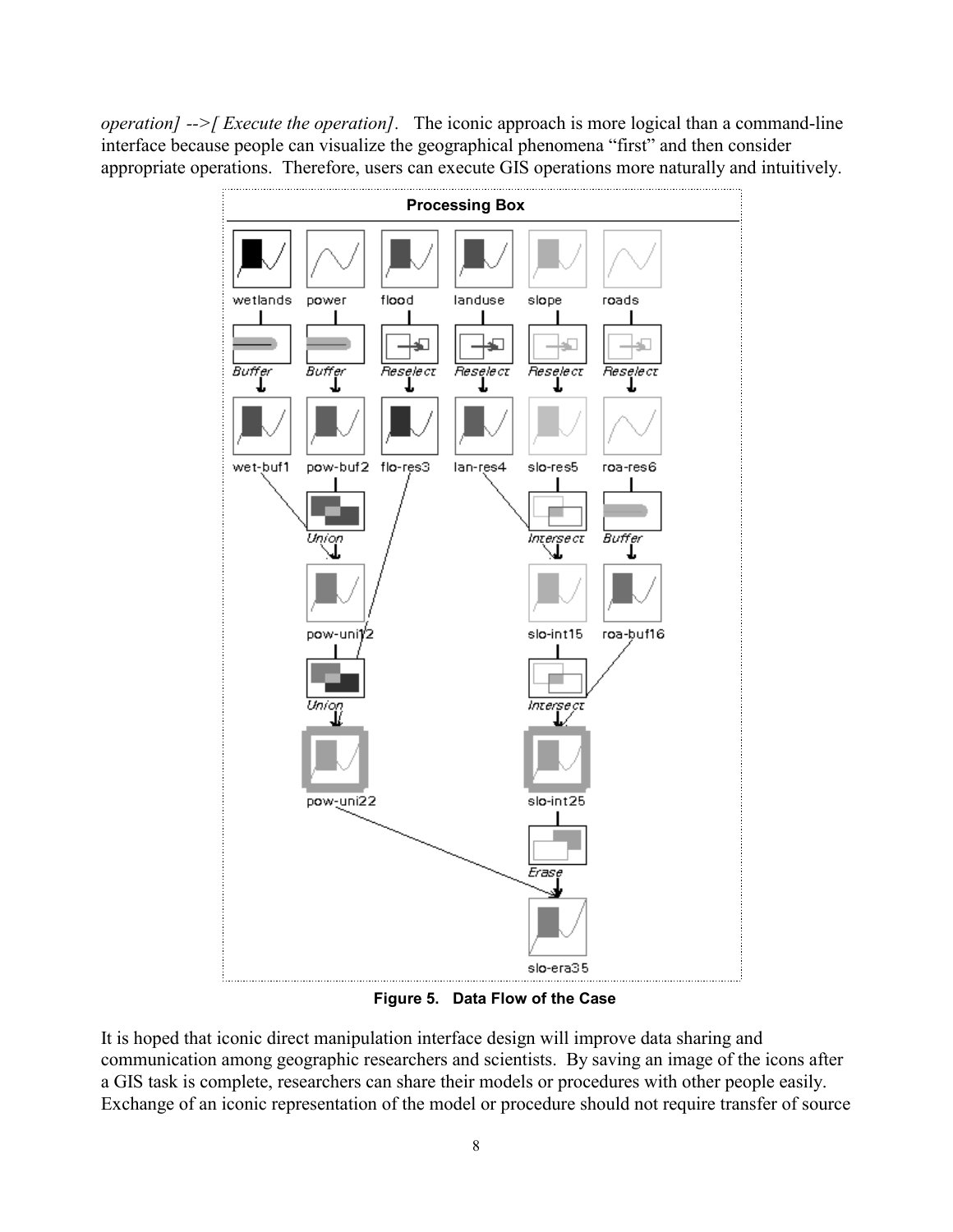code, AMLs or other programs, but only exchange of the object encapsulations. Recipient users can replicate, revise or tailor the model to meet their specific application.

### **SUMMARY**

Recently the GIS community has begun to pay much attention to human-computer interaction (HCI) in the development of GIS user interfaces (Medyckyj-Scott and Hearnshaw, 1993). Vendors have begun to develop GUI to improve the competitiveness of their products. For example, ESRI's ARC/INFO system introduced ARCTOOLs, a menu-driven interface as an easy-and-friendly user interface. MGE, Intergraph's Modular GIS Environment, uses the menus and icon-based interface of Windows. ERDAS' Imagine adopts a graphical user interface. Another example of GIS software which concentrates on the visualization of information processing and analysis is Geolineus, which is developed by GeoDesigns, Inc. (Lanter, 1994). This study extends Lanter's tools, implementing direct manipulation into the icons. All of these systems are intended to make GIS operations easy and self-explanatory for novice users and non-programmers.

Limitations of this study can be discussed from several perspectives. First, the system is specific to ARC/INFO. The encapsulated objects are not directly transferable to other GIS software. The programming capability in AML constrains object definitions and their hierarchy. To get around this, we used a series of global variables to represent the meanings of objects and their relationships. The GUI design is also constrained by the capabilities of ARCPLOT. For example, in a fully direct manipulation environment, functions such as "click and drag" would be implemented. At present, these functions can not be performed in ARCPLOT. Second, from a cognitive perspective, the iconic language has not been empirically evaluated, and may be insufficient for users to understand GIS operators and ancillary information. The authors have begun to design experiments to resolve this issue. Also the classification and hierarchic structure of GIS operations is still preliminary. Third, this study only focuses on vector data objects and overlay operations. Raster data objects and other GIS analysis operations such as networking analysis, hydrological analysis and 3D modeling provide opportunities for further research.

In the past, the development of GIS lacked the application of geographic models that were complicated and diverse. It was difficult to implement geographic models by procedural programming languages. In the future, there are many possible directions for the development of user interface design in GIS. However, the development of a GIS user interface still relies highly on the progress of hardware and software technologies. "GIS represents the interface between geography and an external technology, because developments in computers have been the key enabling factor that has made GIS possible" (Taylor and Johnson, 1995, p.51). The rapid progress of computer science will always have a significant influence on the development of GIS.

Direct manipulation programming capability may be available in the next generation of GIS software. Users should be able to implement their geographical models and spatial theories through object-oriented approaches. The next generation of GIS should provide user interfaces as intelligent agents to assist users to search, query, and operate the system. Interface design should consider comprehensive perspectives, including the system operation level and users' recognition and visualization levels. Future research on GIS system design should focus on the following three areas-- establishing spatial analysis theories and geographical models in GIS by using object